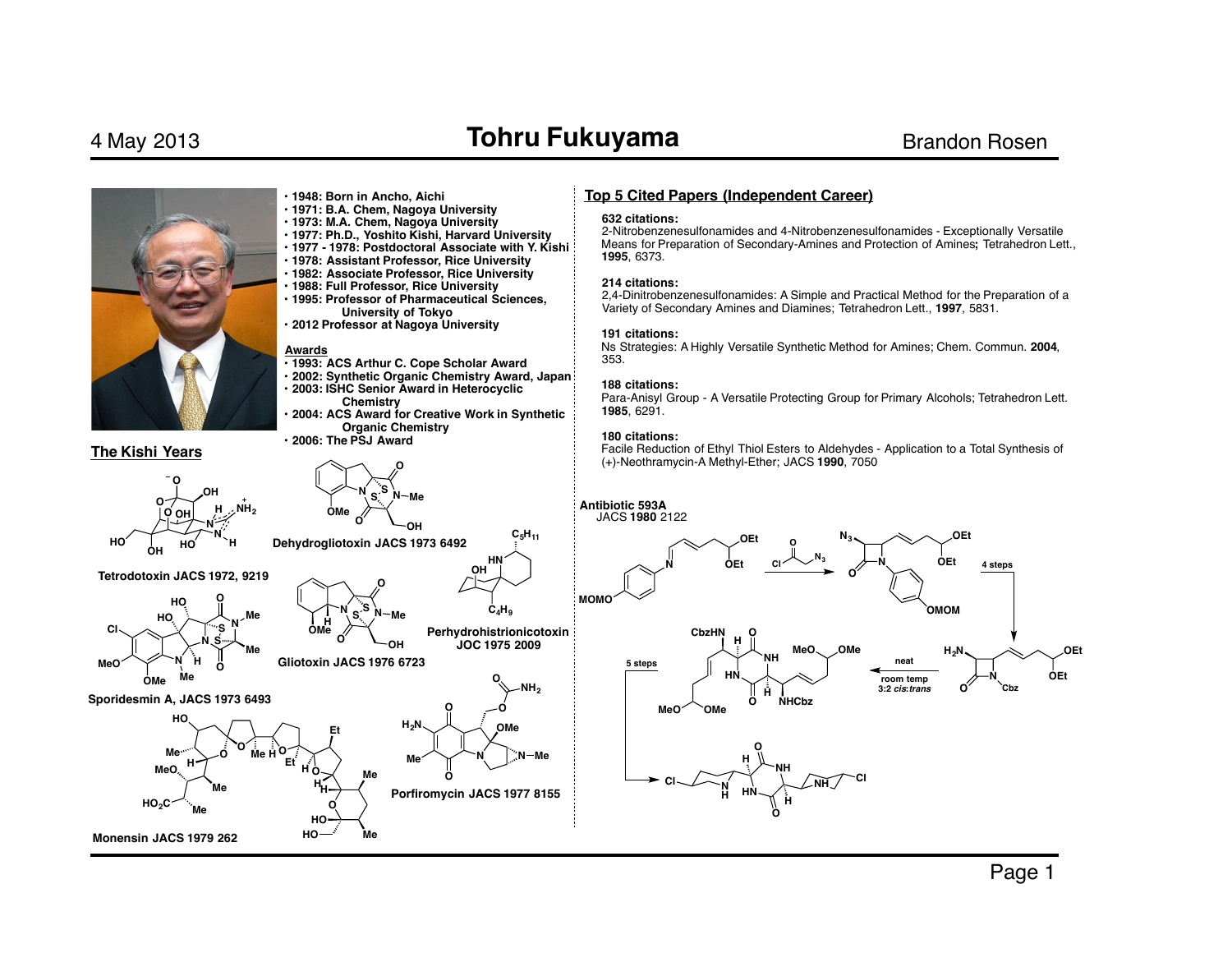M۵

-Me

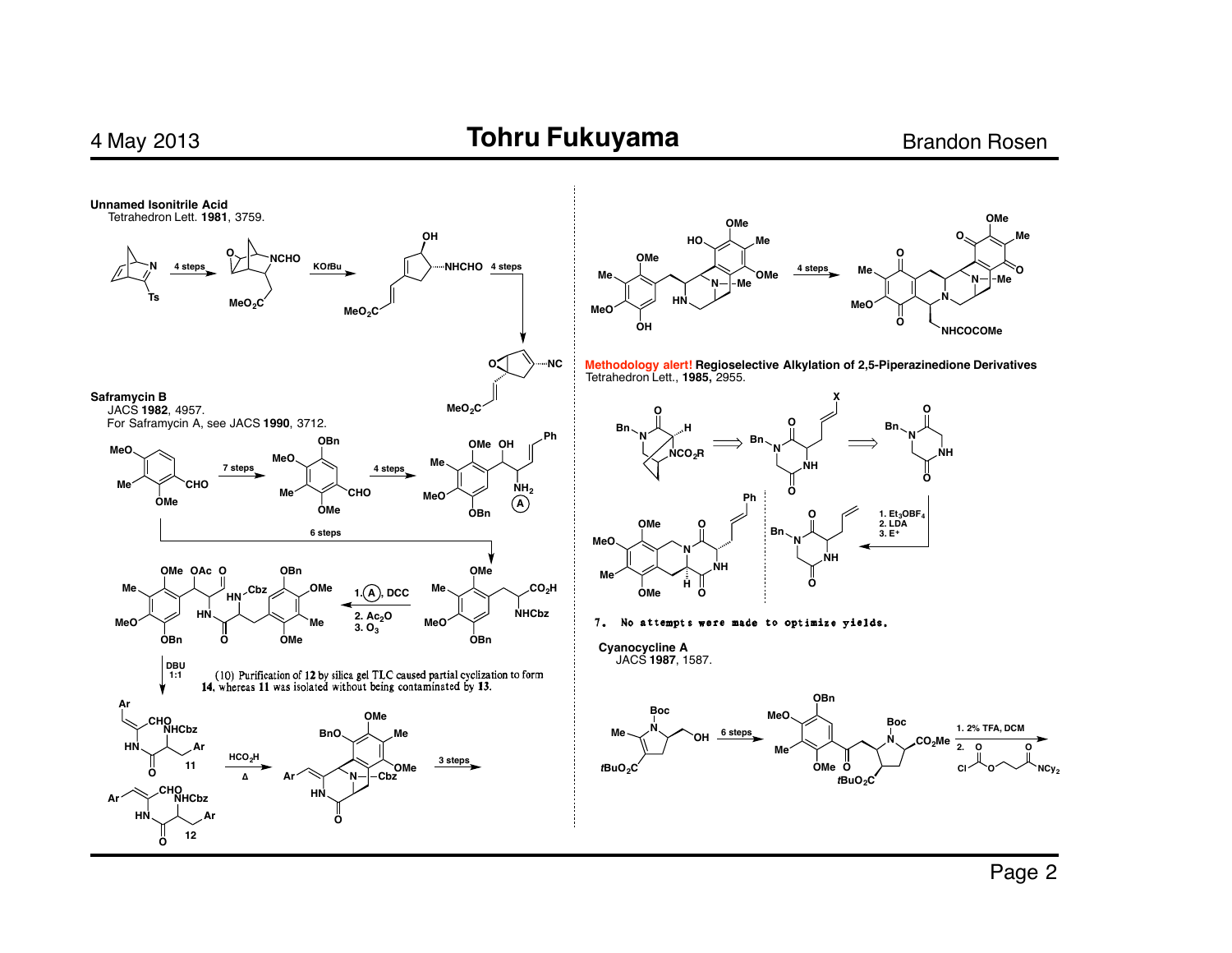

Methodology alert! Facile Reduction of Ethyl Thiol Esters to Aldehydes: Application to a Total Synthesis of (+)-Neothramycin JACS, 1990, 7050.



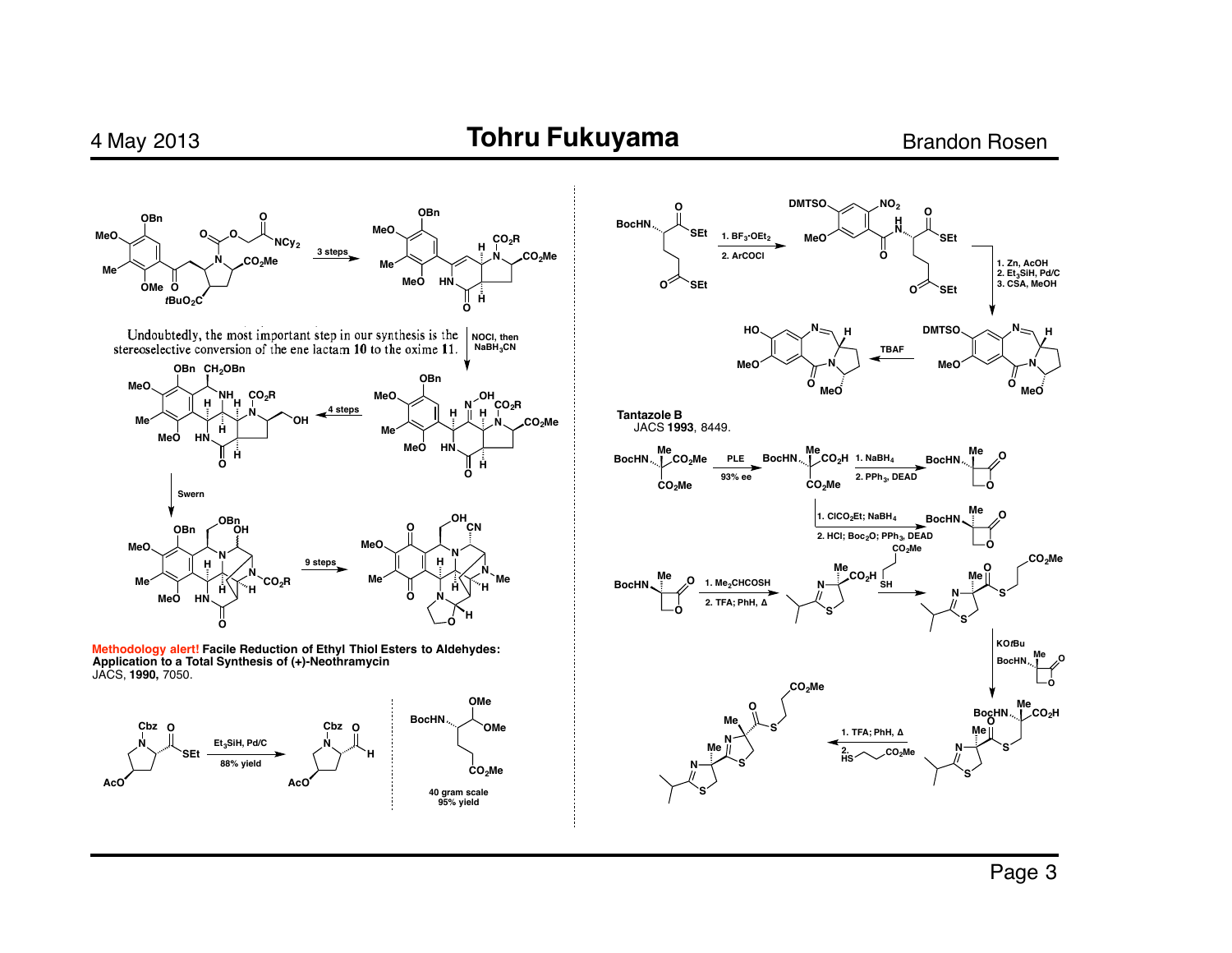



**<sup>H</sup> <sup>O</sup> <sup>N</sup>**

**I**

**MeO2C**

**12 steps**

**CO2Me**

**I**

**O**

**O**

**90 °C**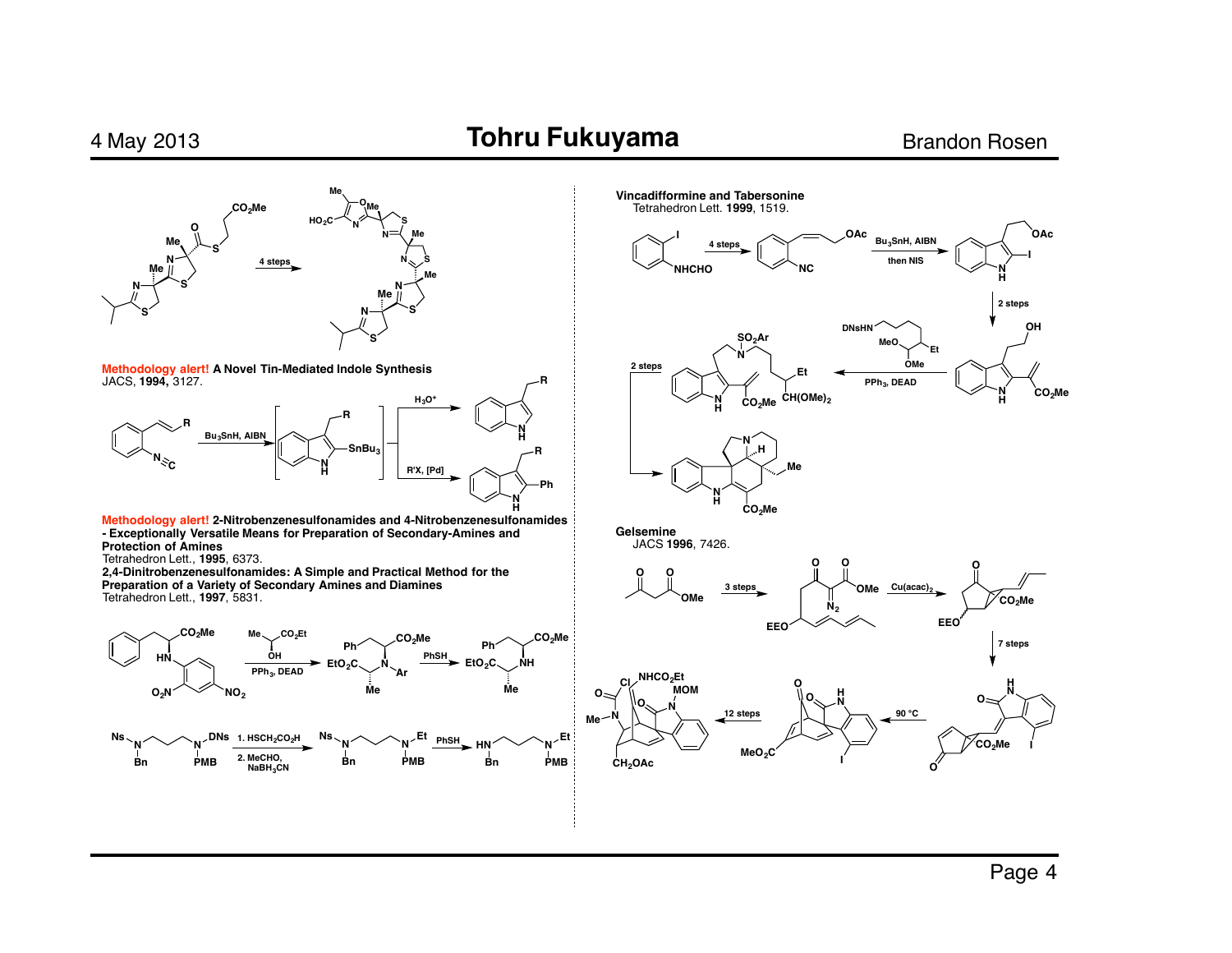

**Methodology alert! Radical Cyclization of 2-Alkenylthioanilides: A Novel Synthesis of 2,3-Disubstituted Indoles** JACS, **1999,** 3791.





**Methodology alert! Synthesis of Optically Active** α**-Arylglycines: Stereoselective Mannich-Type Reactions with a New Chiral Template** Synlett, **2001,** 1179.



**Ecteinascidin 743** JACS **2002**, 6552.

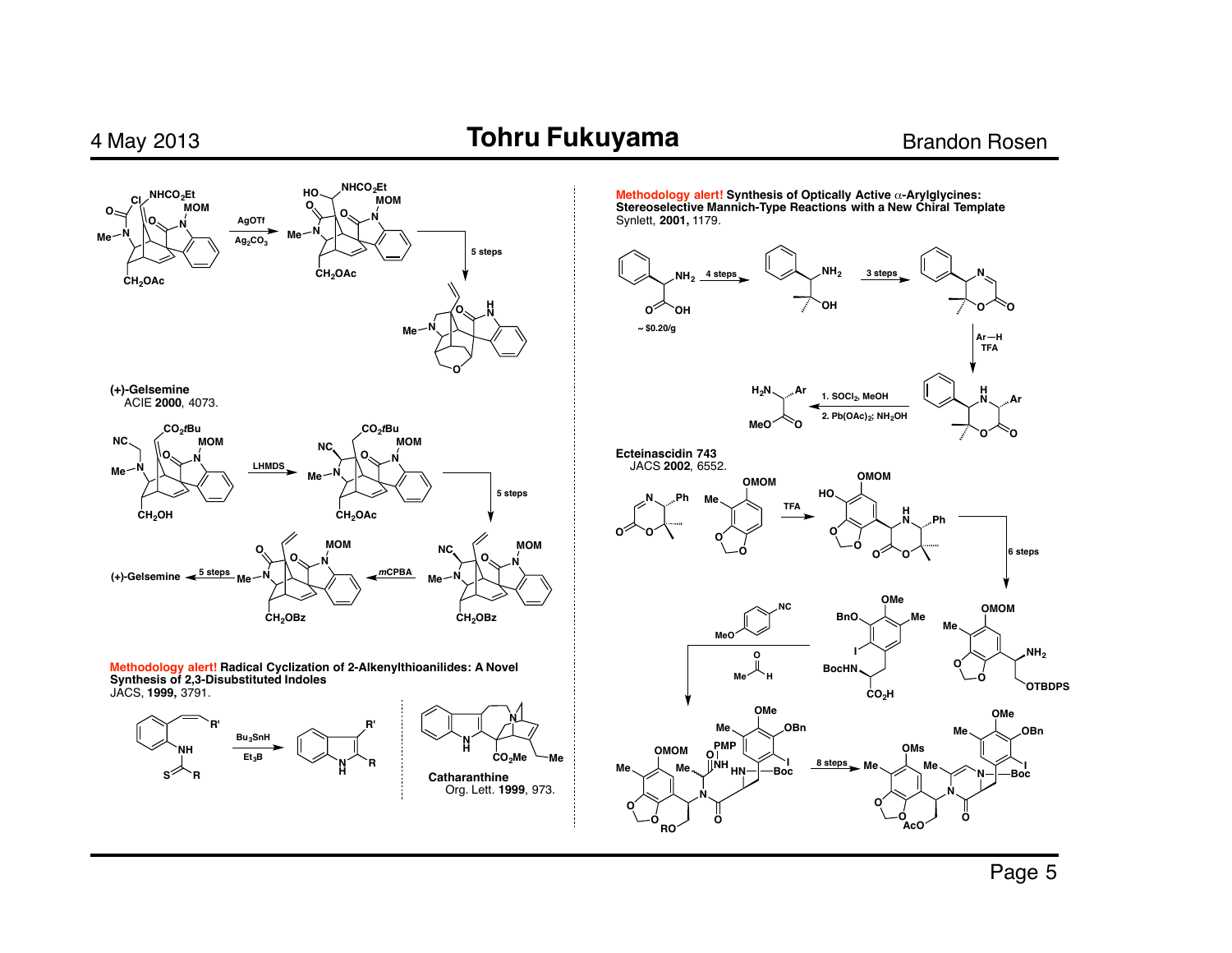

**Methodology alert! A Mild Copper-mediated Intramolecular Amination of Aryl Halides** Synlett, **2002,** 231.





**N**

**<sup>O</sup> HN**

**MeO**

**OMe**

**OMe**

**HN**

**O**

**<sup>O</sup> MeO2C Me**





Furthermore, the novel copper-mediated aryl amination reaction has been used for forming all of the aryl-nitrogen bonds present in the duocarmycins, thereby providing a superior alternative to the existing palladium-catalyzed protocols.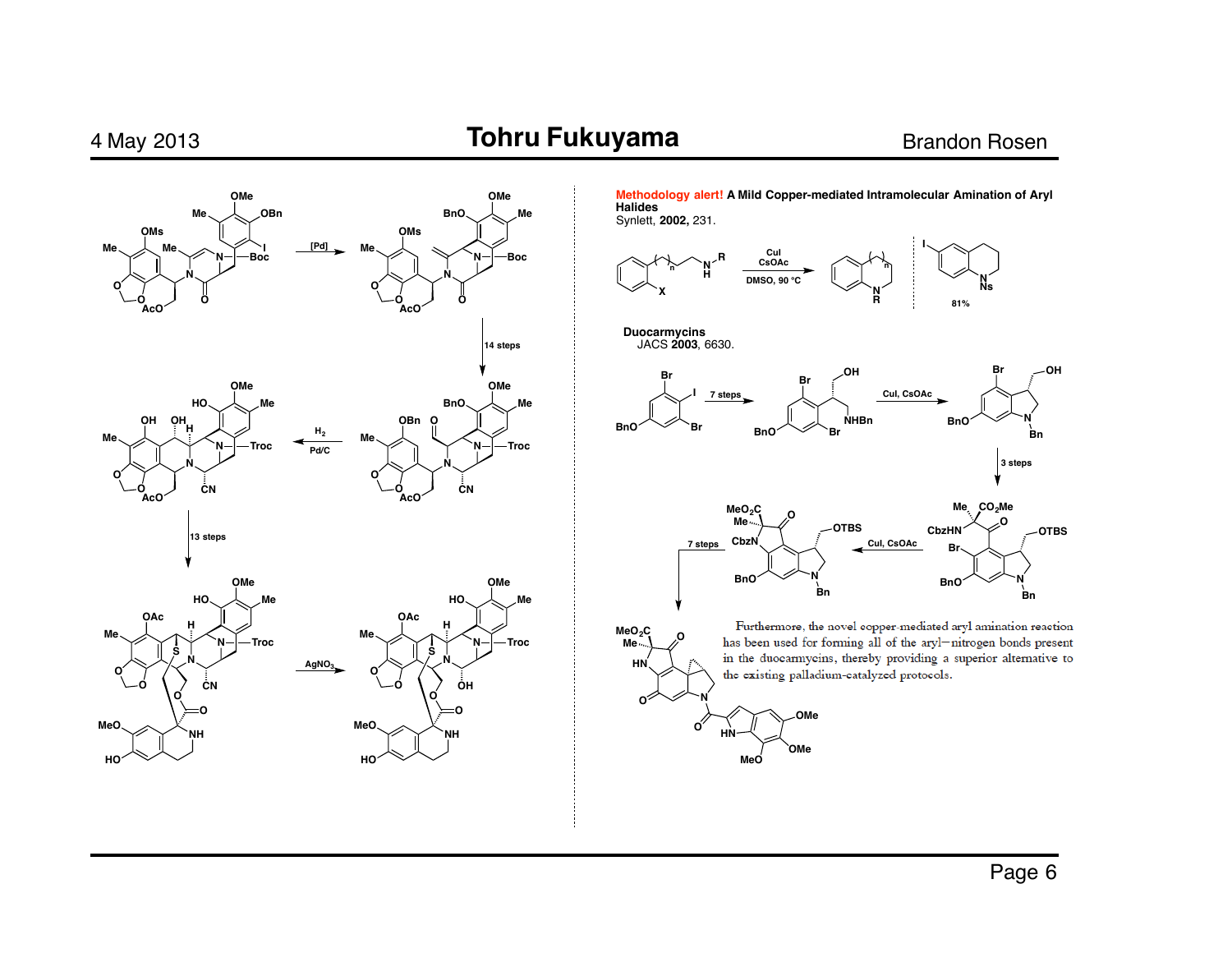

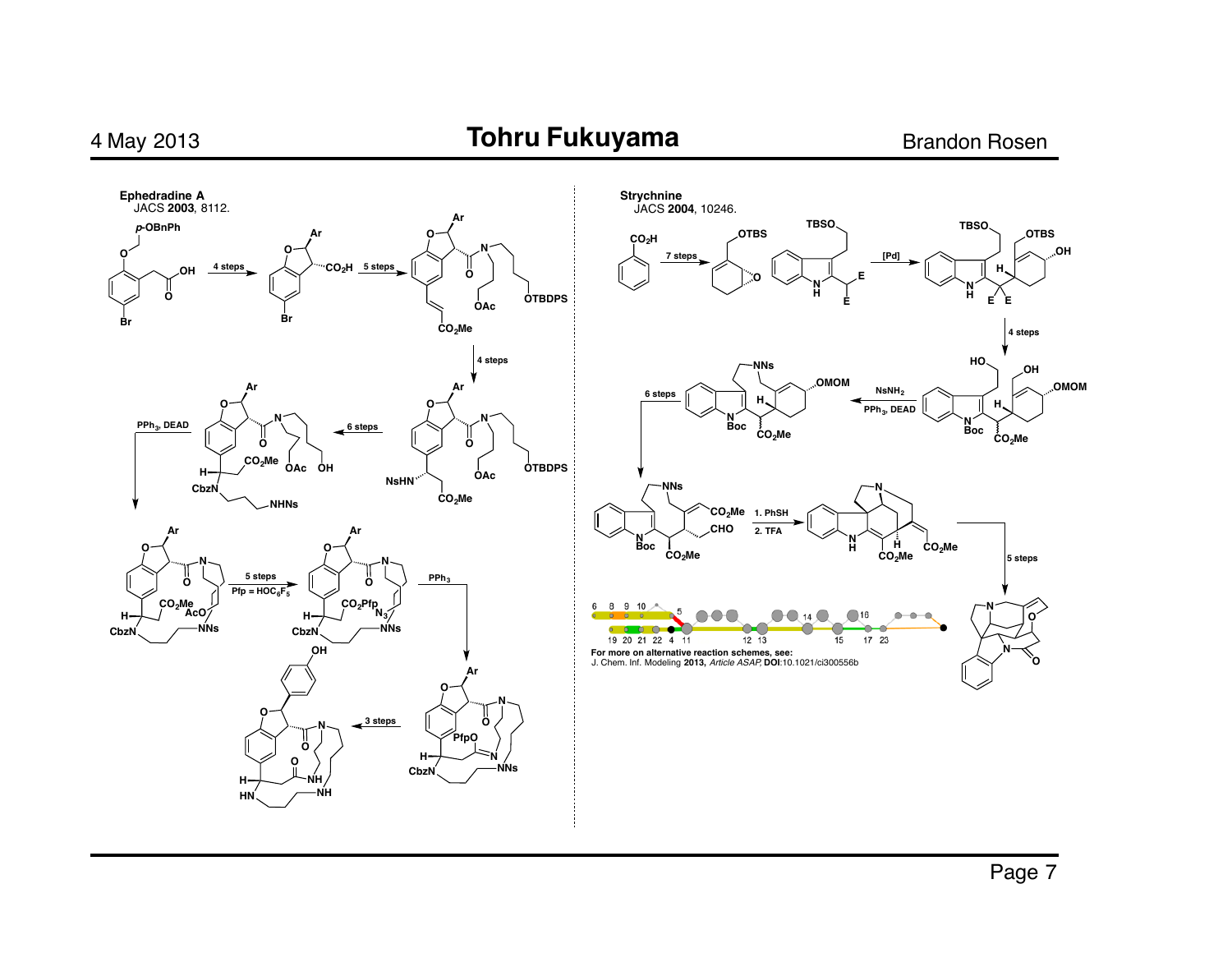



**Methodology alert!** *N,N'***-Ditosylhydrazine: A Convenient Reagent for Facile Synthesis of Diazoacetates**



**Methodology alert! O-TBS-N-tosylhydroxylamine: A Reagent for Facile Conversion of Alcohols to Oximes** Org. Lett. **2008,** 2259.



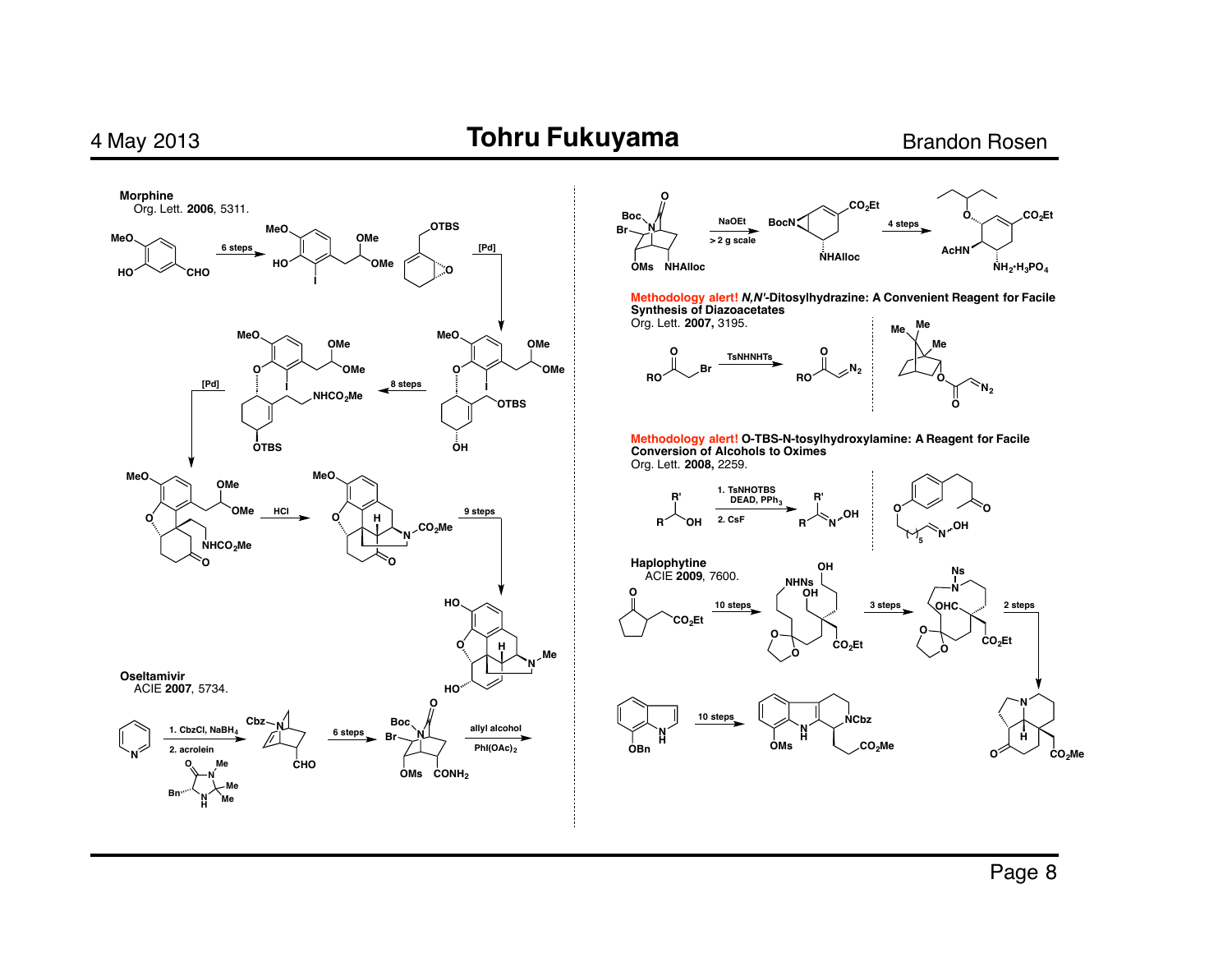

#### **Tohru Fukuyama**